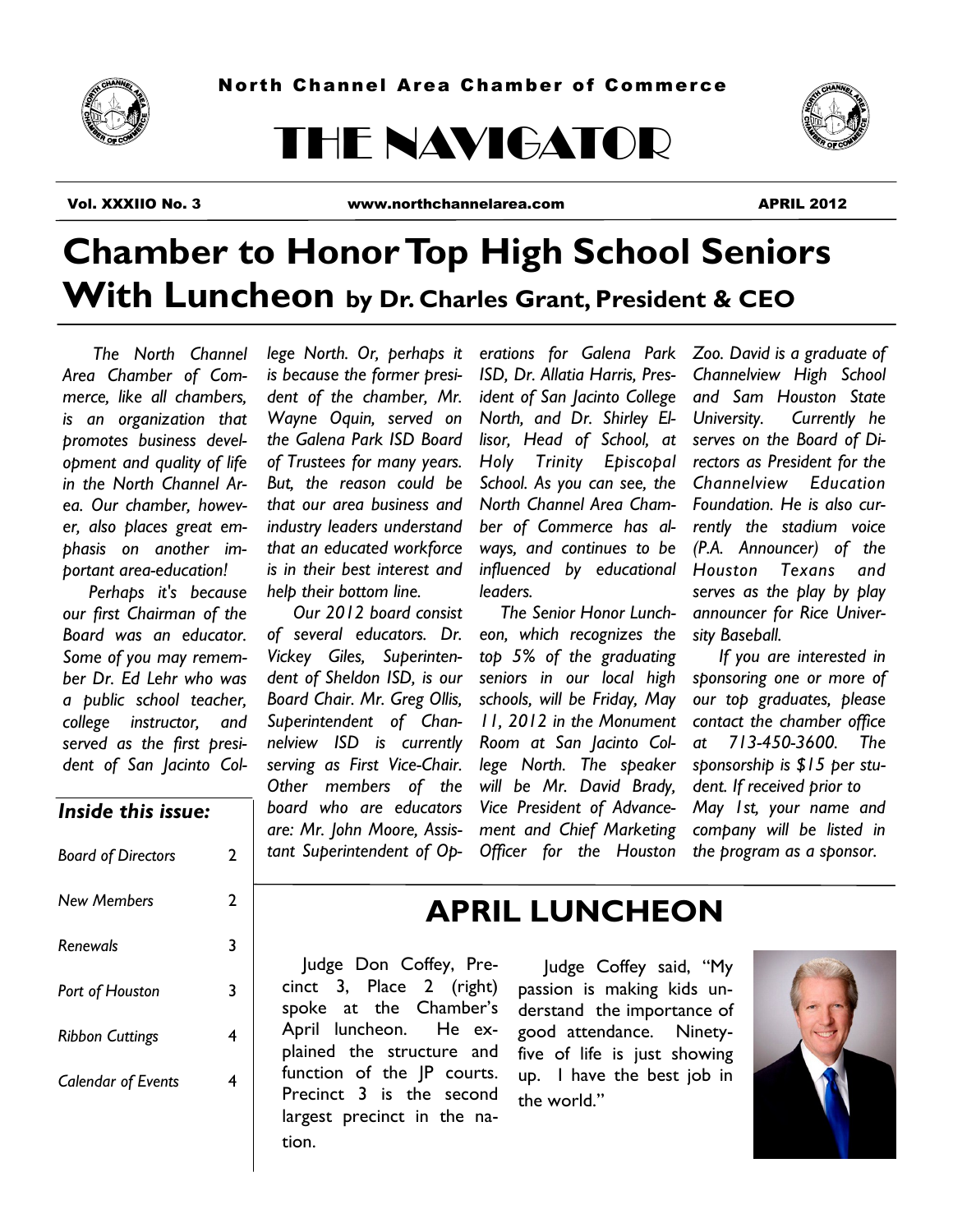## **2012 Board of Directors**

**Dr. Vickey Giles– Chairman Sheldon ISD**

**Wilfred Broussard Jr.— Chairman Elect Broussard's Real Estate**

**Greg Ollis—1st Vice Chairman Channelview ISD**

**Kimberly Gonzalez– Secretary, Platinum Copier Solutions**

**Bill Palko —Treasurer, Amegy Bank**

**Matt Davis – Immediate Past Chair, CommunityBank of Texas**

Alice Adams, East Houston Regional Med. Center Bob Bartel, Individual Don Bobo, CenterPoint Energy Ryan Dagley, Individual Shalonda Dawkins, United Community Credit Un. Dr. Shirley Ellisor, Holy Trinity Episcopal School Pedro Garcia, Port of Houston Authority Ramon Garza, Farmers Insurance Abraham George, Sheldon ISD Dr. Allatia Harris, San Jacinto College N. Dawn Harris, Harris County Precinct 2 June Harris, Halo Branded Solutions Dear Hofmann, LyondellBasell David Hopkins, Life Member Carrie Hulsey, Texas Bay Area Credit Union Jennifer Johnson, United Community Credit Un. Dale Jones, Sterling Wood Church Erika Koehler, Wendel D. Ley Y Terry Loving, Advantage Howard Glendale Adam Lund, Woodforest National Bank Kim Marak, Arkema, Inc. Edward Miller, Edward Miller Appraisal Svs. John Moore, Galena Park ISD Larry Pfeifer, Sheldon ISD Mike Roussos, East Houston Regional Med. Center Jim Wadzinski, Community Toyota Brian Wilhelm, State Farm Insurance Mike Williams, Edward Jones

### **Staff**

**Dr. Charles Grant, President & CEO cgrant@ncachamber.com**

**Margie Buentello, Membership Assistant margielb@flash.net**

**North Channel Area Chamber of Commerce, 13301 I-10 East Freeway, Suite 100, Houston, TX 77015 (713) 450-3600**

## **MARCH NEW MEMBERS**

**Bibo's Cafe'**  6830 E. Sam Houston Pkwy. N. Houston, TX 77049 (281) 458-8866 Mary Huynh Restaurants

**David Cruzan Campaign**  P.O. Box 414 Huffman, TX 77336 (281) 241-9018 www.DavidCruzan.com David Cruzan Candidate

**Denzil Dsouza**  Wallisville Dry Clean 15135 Wallisville Rd. Houston, TX 77049 (281) 454-6792 Individuals

**Harbor Freight Tools**  1000 Federal Rd. Houston, TX 77015-4804 (713) 450-3501 www.harborfreight.com Eddie Fint Tools

**Little Caesars Enterprises**  15634 Wallisville Rd., Ste 600 Houston, TX 77049 (281) 8649030 www.littlecaesars.com Laila Benjamin Restaurants

#### **LJA Engineering , Inc.**

2929 Briarpark Drive Suite 600 Houston, TX 77042 (713) 953-5200 www.ljaengineering.com Omar Escobar Engineering

**Jim Peddy** 

14115 Lantern Ln. Houston, TX 77015 (713) 451-5139 Jim Peddy Individuals

#### **Postnet**

12680 W. Lake Houston Pkwy. #150 Houston, TX 77044 (281) 454-6565 www.postnet.com/kx219 Renee Howard Printing & Graphic Design

#### **R & K Barbecue**

911 Normandy, Suite A Houston, TX 77015 (713) 455-MEAT (6328) Ronald Douglas Restaurants

**Uvalde Baptist Church** 

901 Uvalde Houston, TX 77015 (713) 453-2235 Joey Galloway

### *OUR MEMBERS*

*Our chamber thrives on membership. Help us out with the names of new businesses opening in our area.*

*You show your support for the North Channel community when you purchase goods or services from businesses that display the chamber membership decal.*

*When in doubt, contact the chamber office for a list of businesses at 713-450-3600 or go online to* 

*www.northchannelarea.com*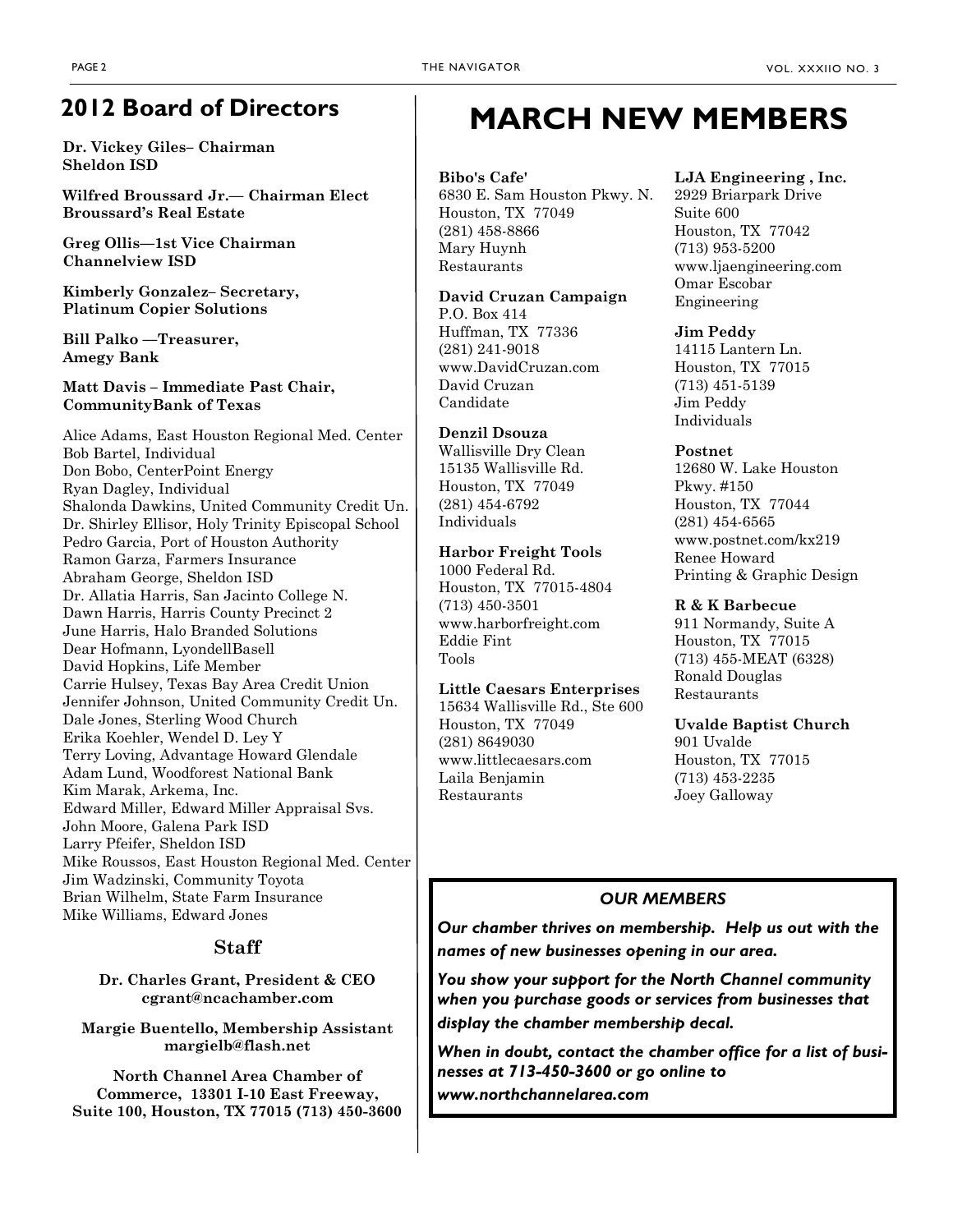# **Still caring...by renewing their membership**

Optim Energy, LLC 9 years

**A special thank you to the following members who have shown their dedicated support of the Chamber and the community by renewing their membership investment.**

#### **11--31 Years**

| San Jacinto College North<br>Albright & Lumpkin, P.C.<br><b>Westwind Properties</b><br>LyondellBasell<br><b>Fred Saunders</b><br>Atrium 20 Tower, L.P.<br>Texas Bay Area Credit Union<br>East Loop Chiropractic Clinic<br><b>Brooks and Sparks</b><br>Vikas Chaphekar<br>Ed Warken<br>Dr. Angi Williams | United Community Credit Union<br>31 years-<br>Ken Wallace<br>26 years<br>State Senator Mario Gallegos<br>25 years<br>State Rep. Ana Hernandez Luna<br>24 years<br>Atlas Truck Sales<br>24 years<br>Tutor Security, Inc.<br>23 years<br>Dr. B. J. Westbrook<br>19 years<br>1-5 Years<br>18 years<br>16 years<br><b>GPISD Student Nutrition</b><br>16 years<br>TapcoEnpro International<br>15 years<br>The Honorable DonCoffey<br>14 years |                                 | 9 years<br>9 years<br>9 years<br>6 years<br>6 years<br>6 years<br>6 years<br>5 years<br>5 years<br>3 years |
|---------------------------------------------------------------------------------------------------------------------------------------------------------------------------------------------------------------------------------------------------------------------------------------------------------|------------------------------------------------------------------------------------------------------------------------------------------------------------------------------------------------------------------------------------------------------------------------------------------------------------------------------------------------------------------------------------------------------------------------------------------|---------------------------------|------------------------------------------------------------------------------------------------------------|
|                                                                                                                                                                                                                                                                                                         |                                                                                                                                                                                                                                                                                                                                                                                                                                          |                                 |                                                                                                            |
|                                                                                                                                                                                                                                                                                                         |                                                                                                                                                                                                                                                                                                                                                                                                                                          |                                 |                                                                                                            |
|                                                                                                                                                                                                                                                                                                         |                                                                                                                                                                                                                                                                                                                                                                                                                                          |                                 |                                                                                                            |
|                                                                                                                                                                                                                                                                                                         |                                                                                                                                                                                                                                                                                                                                                                                                                                          |                                 |                                                                                                            |
|                                                                                                                                                                                                                                                                                                         |                                                                                                                                                                                                                                                                                                                                                                                                                                          |                                 |                                                                                                            |
|                                                                                                                                                                                                                                                                                                         |                                                                                                                                                                                                                                                                                                                                                                                                                                          |                                 |                                                                                                            |
|                                                                                                                                                                                                                                                                                                         |                                                                                                                                                                                                                                                                                                                                                                                                                                          |                                 |                                                                                                            |
| North Channel LEPC                                                                                                                                                                                                                                                                                      | 12 years                                                                                                                                                                                                                                                                                                                                                                                                                                 | Greens Bayou Corridor Coalition | 3 years                                                                                                    |
| Stolt-Nielsen Transportation                                                                                                                                                                                                                                                                            | 11 years                                                                                                                                                                                                                                                                                                                                                                                                                                 | Bill Palko                      | 3 years                                                                                                    |
| DeFoyd & Associates, P.C.                                                                                                                                                                                                                                                                               | 11 years                                                                                                                                                                                                                                                                                                                                                                                                                                 | Uribe Steel                     | 3 years                                                                                                    |
| Broussard's Real Estate Inv.                                                                                                                                                                                                                                                                            | 11 years                                                                                                                                                                                                                                                                                                                                                                                                                                 | Everitt Industrial              | 3 years                                                                                                    |
| City of Galena Park                                                                                                                                                                                                                                                                                     | 11 years                                                                                                                                                                                                                                                                                                                                                                                                                                 | Boatman Floors                  | 3 years                                                                                                    |
| Transmatic                                                                                                                                                                                                                                                                                              |                                                                                                                                                                                                                                                                                                                                                                                                                                          | Heights Builders                | 2 years                                                                                                    |
|                                                                                                                                                                                                                                                                                                         | 11 years                                                                                                                                                                                                                                                                                                                                                                                                                                 | Genan, Inc.                     | 1 year                                                                                                     |
| 6-10 Years                                                                                                                                                                                                                                                                                              |                                                                                                                                                                                                                                                                                                                                                                                                                                          | Automated Valve and Control     | 1 year                                                                                                     |
| Bates Custom & Collision                                                                                                                                                                                                                                                                                | 9 years                                                                                                                                                                                                                                                                                                                                                                                                                                  |                                 |                                                                                                            |



# **DRT BRIEFS Houston Contingent Speaks of Port's Needs on Washington Trip**



 Port of Houston Authority representatives led by Port Commission Chairman James T. Edmonds, visited Washington D. C. February 6-9. They discussed the economic impact of the Port of Houston on the national economy as well as critical port needs, including Houston Ship Channel dredging and port security grants, with members of the U.S. Congress and other key federal officials.

 A group of industry stakeholders traveled with the Port Authority to Washington meet-

ing with key members of Congress beyond the Houston area to communicate the importance of the Port of Houston to the nation and gain additional support for key legislation. The group included representatives of the Greater Houston Port Bureau, West Gulf Maritime Association, the International Liquid Terminal Association and Houston Pilots.

 Much of the trip focused on building support for legislation pending in Congress related to funding challenges facing the Houston Ship Channel and ports nationwide. The Realize America's Maritime Promise, or RAMP Act, would ensure that the funds collected by the federal government through the Harbor Maintenance Tax would be used for their intended purpose dredging and maintaining the nation's waterways.

(Taken from the FEB/MARCH 2012 *PORT REPORT*)

Please join the Chamber and adopt the slogan "Increase Support for an Expanded Port!"